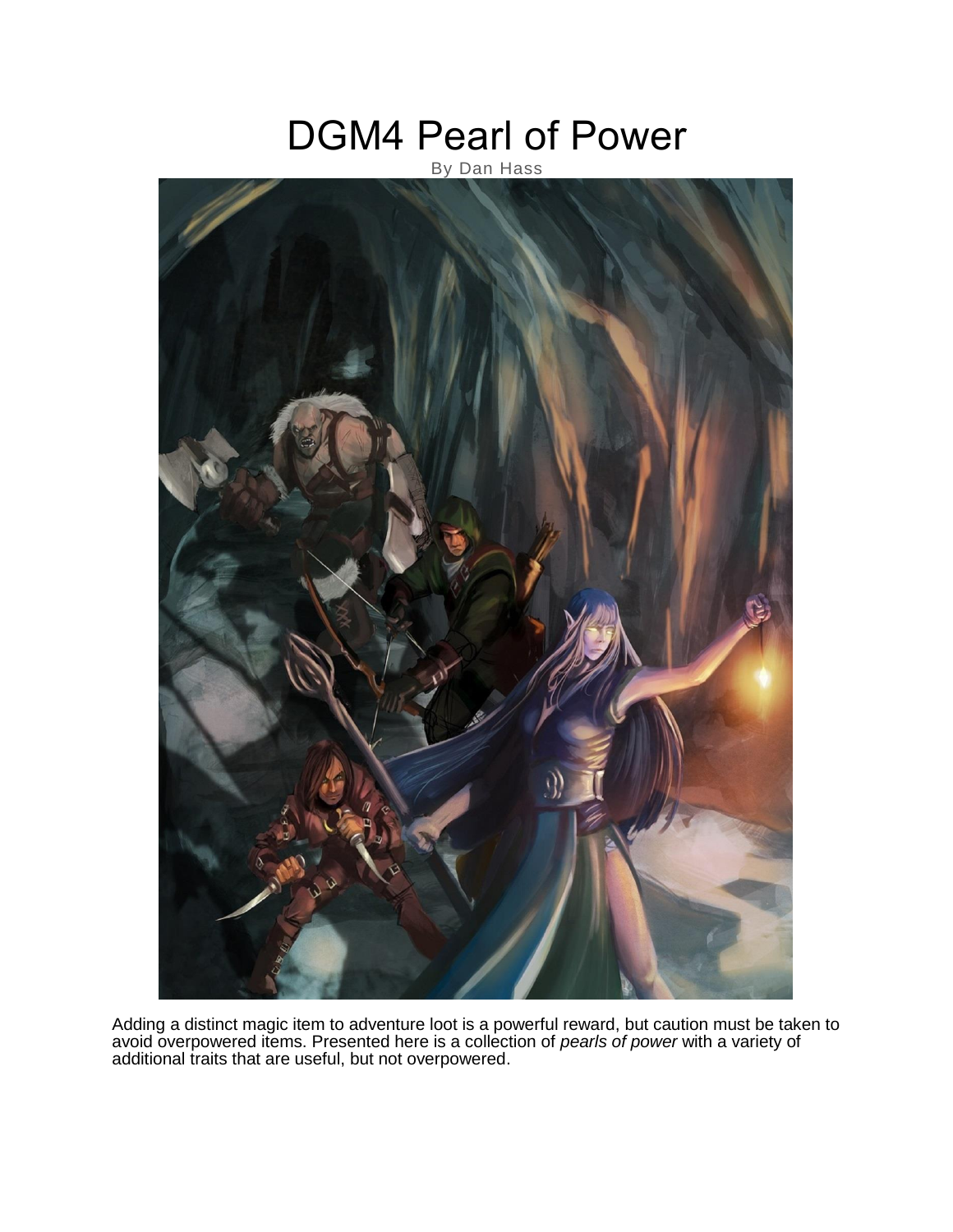#### DGM4 Pearl of Power By Dan Hass

### Contents

| <b>Credits</b> |                            |
|----------------|----------------------------|
| Editing        | Jeremy Esch                |
| Contributor    | <b>Brandon Twyford</b>     |
| Cover Art      | Fernando Olmedo (his work) |

You can join the Dimgaard community in a variety of ways. There are numerous titles on [www.dmsguild.com](http://www.dmsguild.com/) and [www.drivethrurpg.com.](http://www.drivethrurpg.com/) There is an ongoing patreon, and almost every month a new volume of Dimgaard titles is offered via kickstarter. Videos are posted via YouTube, and there is a Dimgaard Facebook page. To find Dimgaard on any of these platforms, one needs only search for: Dimgaard from the homepage of the respective site.

**PREVIEW**

1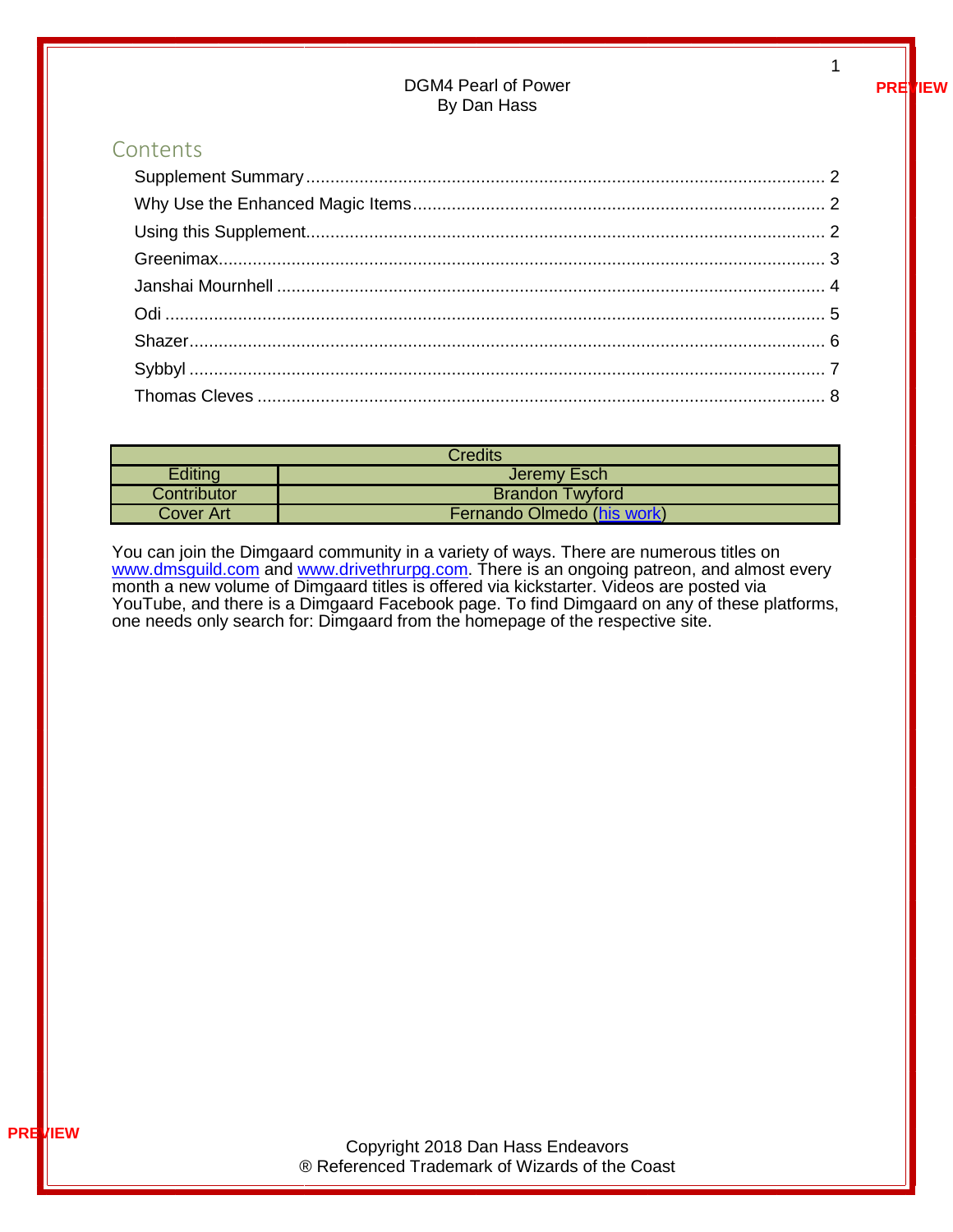#### DGM4 Pearl of Power By Dan Hass

#### <span id="page-2-0"></span>Supplement Summary

*DGM4 Pearl of Power* is a 5th Edition supplement designed to help DMs broaden their campaign. It references the *Player's Handbook®* (*PHB*) and *Dungeon Master's Guide®* (*DMG*).

As the title suggests, this supplement presents variations on *pearl of power*. The variations improve the utility of *pearl of power* without affecting the user's armor class, hit points, attack roll modifier, or damage on attacks. Also, there is no effect on the DC to save against the user's spells. These elements are used to define CR and are expected to fall within certain ranges. It becomes a problem when a PC or other creature can stack effects that push these beyond the expected values.

#### Dimgaard Series

The Dimgaard series began as adventures from the Dimgaard setting but has expanded far beyond that description. There are adventures and a wide variety of supplements that are appropriate for any D&D setting available at [dimgaard.com.](http://dimgaard.com/)

#### <span id="page-2-1"></span>Why Use the Enhanced Magic Items

Examining the inventory expectations for PCs in 5th edition (*DMG* 38) indicates that magic items are supposed to be exceptional. While the suite of magic items to pick from is wide ranging, enhanced magic items offer several improvements to the game.

The underlying presumption of the enhanced magic items is that a sentient creature (with relevant traits) was sacrificed to create the item, and as long as the item exists, the creature's eternal soul is imprisoned. This yields powerful opportunities:

- ➢ Negotiations around whether a particular criminal deserves the ultimate penalty of death by magic item crafting.
- ➢ Rogue magic item crafters who craft items without authorization.
- ➢ Searching for a way to destroy a magic item to free a noble soul.

Further, if the DM switches to *ONLY* utilizing enhanced magic items it elevates the importance of *Blessings* (*DMG* 227- 228). This leads to further exceptional roleplaying, world building, and adventure design opportunities.

#### Key Elements

The *pearl of power* relies only on the ability to recover spent spell slots. Examining the various classes, one finds three ways to do so directly: a wizard's *Arcane Recovery*; a sorcerer's ability to convert Sorcery Points; and a cleric's *Divine Intervention*.

#### <span id="page-2-2"></span>Using this Supplement

There are six different enhanced *pearls of power* presented. The *pearls of power* are designed so that they can be carried by a villain without increasing the CR. One avenue is to equip the villain with the *pearl of power* and give the PCs an opportunity to acquire it as loot. This also presents unexpected effects to the villain encounter.

The exceptional nature of the *pearl of power* can often serve as a plot hook in a story. "How do we free this poor soul?", or "How do we keep this justly trapped villain's allies from freeing its soul?", or "A rogue crafter has kidnapped an innocent victim and sacrificing the victim to create a magic item is imminent!"

**PREVIEW**

2

Copyright 2018 Dan Hass Endeavors ® Referenced Trademark of Wizards of the Coast

#### **PREVIEW**